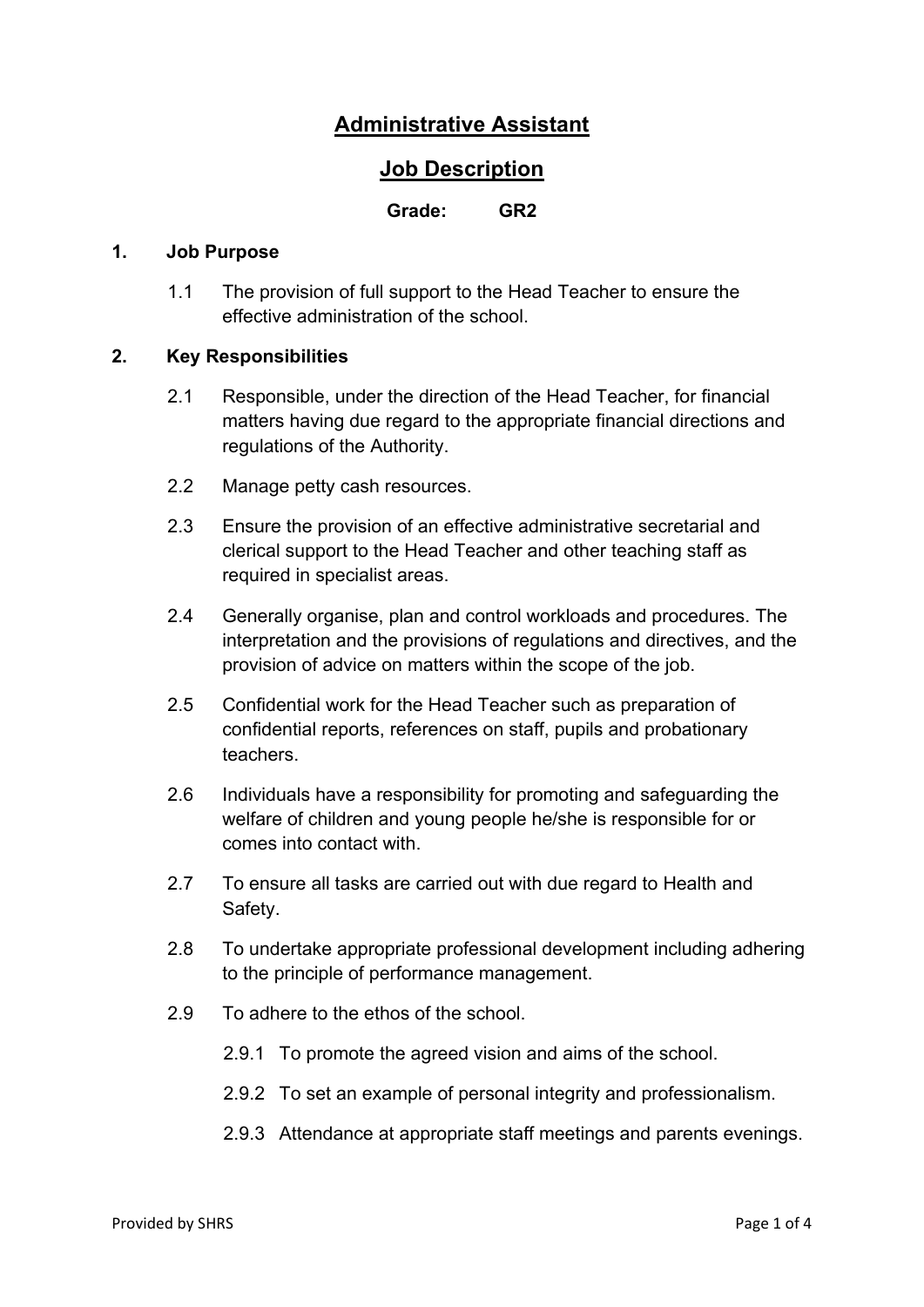2.10 Any other duties as commensurate within the grade in order to ensure the smooth running of the school.

#### **3. Supervision Received**

- 3.1 Supervising Officer's Job Title:
- 3.2 Level of supervision:
	- 1. Regularly supervised with work checked by supervisor
	- 2. Left to work within establishment guidelines subject to scrutiny by supervisor
	- 3. Plan own work to ensure the meeting of defined objectives
- **4. Supervision Given** (excludes those who are indirectly supervised i.e. through others)

| <b>Post Title</b> | Grade | No of<br><b>Posts</b> | Level of<br>Supervision (as in<br>$3.2$ above) |  |  |  |
|-------------------|-------|-----------------------|------------------------------------------------|--|--|--|
|                   |       |                       |                                                |  |  |  |

#### **5. Special Conditions**

5.1 None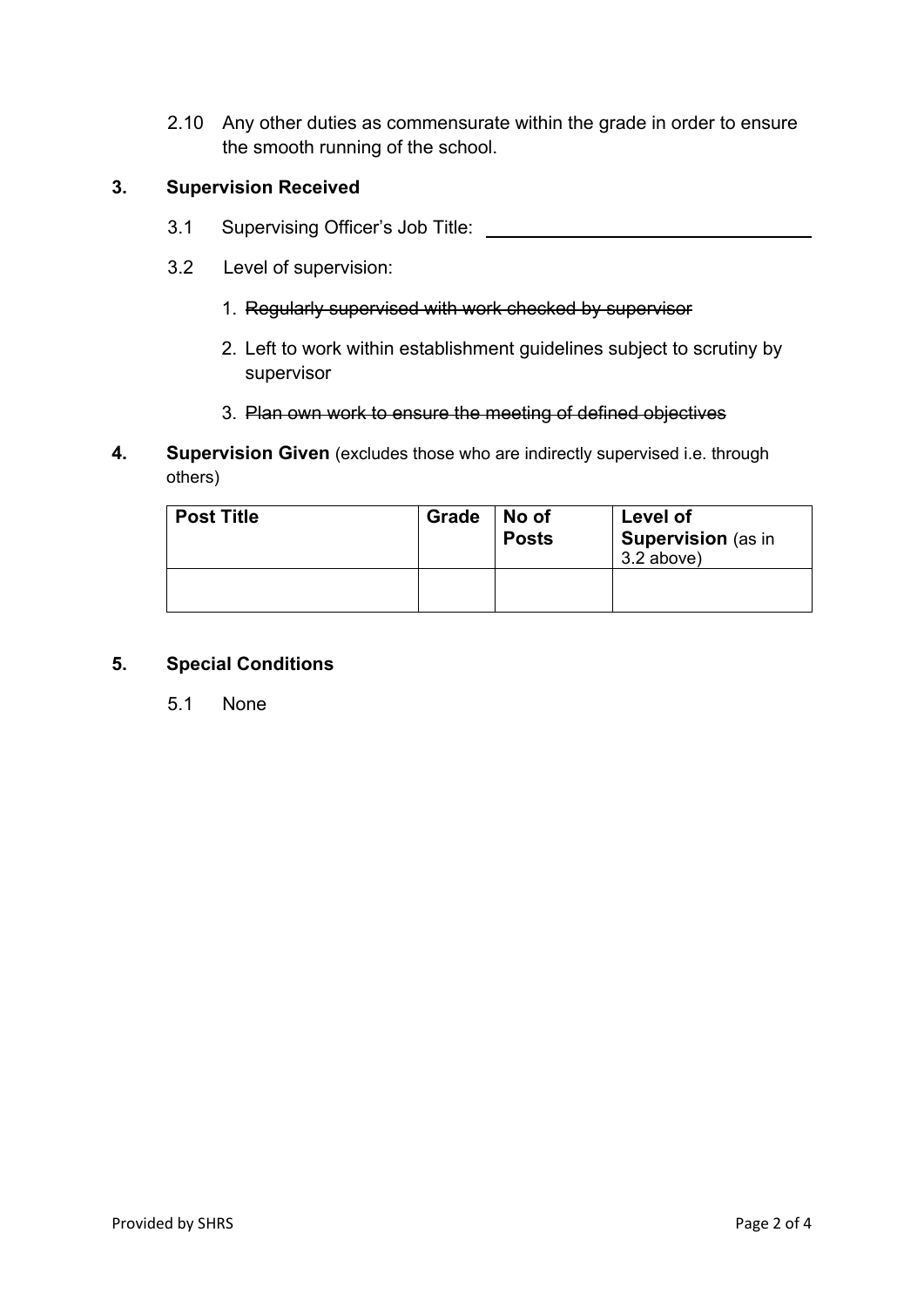# **Person Specification**

## **Method of Assessment (MOA)**

| AF Application   C Certificate |  | Interview |                | Test or   P Presentation |
|--------------------------------|--|-----------|----------------|--------------------------|
| Form                           |  |           | <b>Exercis</b> |                          |
|                                |  |           |                |                          |

| <b>Criteria</b>                                                | <b>Essential</b>                                                                                | <b>MOA</b> |
|----------------------------------------------------------------|-------------------------------------------------------------------------------------------------|------------|
| Education/<br><b>Qualifications</b>                            | A* - C in GCSE English or equivalent                                                            | AF/C       |
| NB: Full regard must<br>be paid to overseas<br>qualifications. | An intermediate or above qualification in word<br>processing/typing skills                      | AF/C       |
| <b>Experience</b><br>Relevant work and<br>other experience     | Experience in a general administration<br>environment                                           | AF/I       |
|                                                                | Experience of Microsoft Word package                                                            | AF/I/T     |
|                                                                | Experience of using database applications                                                       | AF/T       |
|                                                                | Experience of reception work                                                                    | AF/I       |
| <b>Skills &amp; Ability</b><br>e.g. written                    | *Delete if not applicable<br>*An ability to fulfil all spoken aspects of the role               | AF/I       |
| communication skills,<br>dealing with the<br>public etc.       | with confidence using the English Language as<br>required by Part 7 of the Immigration Act 2016 | AF/ I/T    |
|                                                                | Able to communicate effectively and accurately<br>both verbally and in writing                  | AF/I/T     |
|                                                                | Able to communicate in a clear and concise<br>manner both on the telephone and face to face     | AF/I/T     |
|                                                                | Ability to write clear, letters and reports                                                     | AF/I       |
|                                                                | Ability to complete work to the required standards<br>of accuracy and presentation              | AF/I       |
|                                                                | Ability to develop and maintain effective working<br>relationships with a wide range of people  | AF/I       |
|                                                                | Ability to work on own initiative with minimum                                                  | AF/I       |
|                                                                | Knowledge of standard officer procedures                                                        |            |
|                                                                | Knowledge of standard office equipment                                                          |            |
| <b>Training</b>                                                | Willing to undertake job related training                                                       | <b>AF</b>  |
| <b>Other</b>                                                   |                                                                                                 |            |